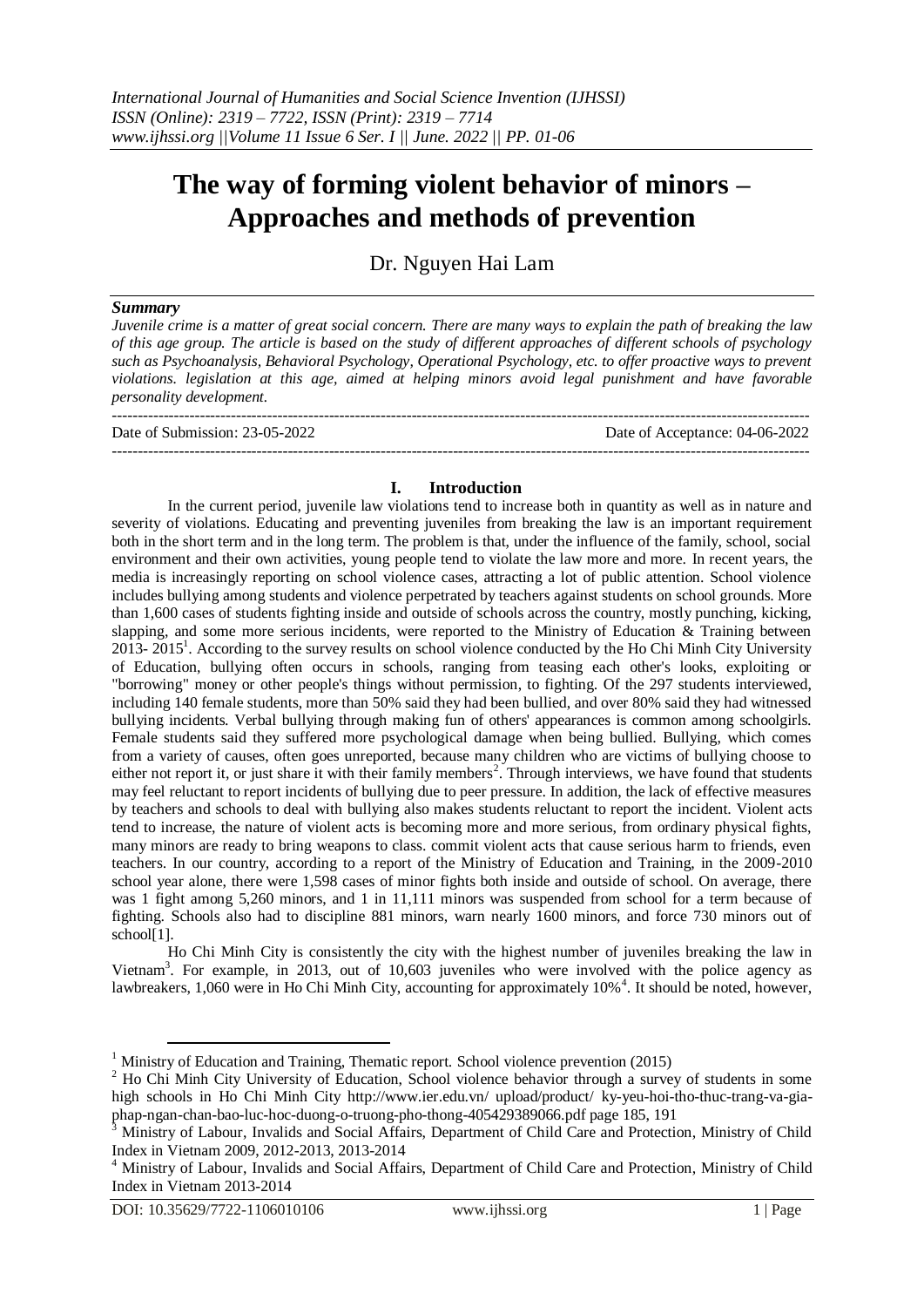that because Ho Chi Minh City has a large population, it does not necessarily mean that Ho Chi Minh City has the highest proportion of juveniles breaking the law.

While the numbers and incidents reflected above may come as a shock to some, they are still just the tip of the iceberg. There are still many serious incidents of violence inside and outside of schools that have not been fully recorded and reflected in numbers in reports or in the mass media. Therefore, the research on the path of forming violent behavior in adolescents and applying it to intervention to prevent violent behavior becomes more and more urgent. There are many views on the path of forming violent behavior in general and school violence in particular. This article focuses on introducing some perspectives on the path of forming violent behavior, discussing how to apply prevention of violent behavior among minors in our country today.

## **II. Perspectives on the way of forming violent behavior of minors and ways to prevent them** *- Approach of Freud's Psychoanalysis*

Psychoanalysis also suggests that:

+ A person's behavior is influenced by their unconscious drives.

+ Emotional and psychological problems such as depression and anxiety are often rooted in conflicts between the conscious and unconscious mind.

+ Personality development is heavily influenced by the events of early childhood (Freud suggested that personality was largely set in stone by the age of five).

+ People use defense mechanisms to protect themselves from information contained in the unconscious <sup>5</sup>.

Many of Freud's observations and theories were based on clinical cases and case studies. This made his findings difficult to generalize to the larger population. Still, Freud's theories changed how we think about the human mind and behavior and left a lasting mark on psychology and culture.

Psychoanalytic theory according to biological approach holds that violent behavior is partly influenced by genetic factors, which is a common feature of the natural world to fight and survive. The bio-genetic approach is supported by a number of studies on hormones and neurotransmitters. Violent behavior is regulated by levels of testosterone (masculine hormone), levels of serotonin, norephinephrine, and dopamine, as well as dysfunction of the prefrontal cortex of the brain. S.Freud's psychoanalytic theory explains the child's violent behavior due to instinct factors. He believes that violent behavior is a manifestation of the death instinct (thanatos) a basic human instinct. When the instincts arise excessively, and the will cannot suppress and restrain the natural instincts, there will be conflicts that manifest outwardly as violations of the law. He showed a causal link between criminal tendencies and characteristics of psychological processes. The causes of the criminal behavior lie in the child's first impaired socialization, the disappointments, failures, and dissatisfaction in loving relationships, the relationship between the mother and the child during the period of time. childhood… has been repressed into the unconscious and will be revealed to the outside by deviant behaviors when meeting the right conditions. Therefore, children's innate antisocial motives need to be controlled [6, 66]. Stemming from the views of Sigmind Freud, there are many different causes leading to school violence, specifically:

First, school violence is controlled by the unconscious. The pain, loss, stumbling block, mistake, feelings of resentment, indignation, anger, opposition... always boiling and unsatisfied have been repressed into the unconscious. When encountering someone, this feeling has the opportunity to be relieved by beating, pressing, and threatening that person. Therefore, we need to avoid repressing the adolescent's unconscious negative emotions and behaviors. Families need to care about their children's friendships, but should not be so strict that children feel tied and cannot share with parents. Parents must treat their children not rough, avoid using force.

Second, according to Freud's view of personality structure, school violence is governed by "ID". It satisfies the need by unconditioned reflexes to avoid the unpleasant. However, the egos of these teenagers grow too strong, while the ego and super-ego are not strong enough to hold them back. This explanation can be understood that minors' low self-control, immaturity, lack of life experience... are one of the causes leading to violence in children. We need to orient and perfect the ego, the super-ego in adolescents. It is necessary to educate children and make them understand that school violence is a behavior that deviates from social norms. Whether in the school or outside the school, do not fight. That is, we make the children's egos develop so that they can be held back when necessary. In addition, along with the ego, the super-ego plays a very important role in preventing its satisfaction. Therefore, families, schools and society need to educate adolescents about social

 $\overline{a}$ 

<sup>&</sup>lt;sup>5</sup> The Everything Psychology Book: Explore the human psyche and understand why we do the things we do Paperback – November 16, 2010, Kendra Cherry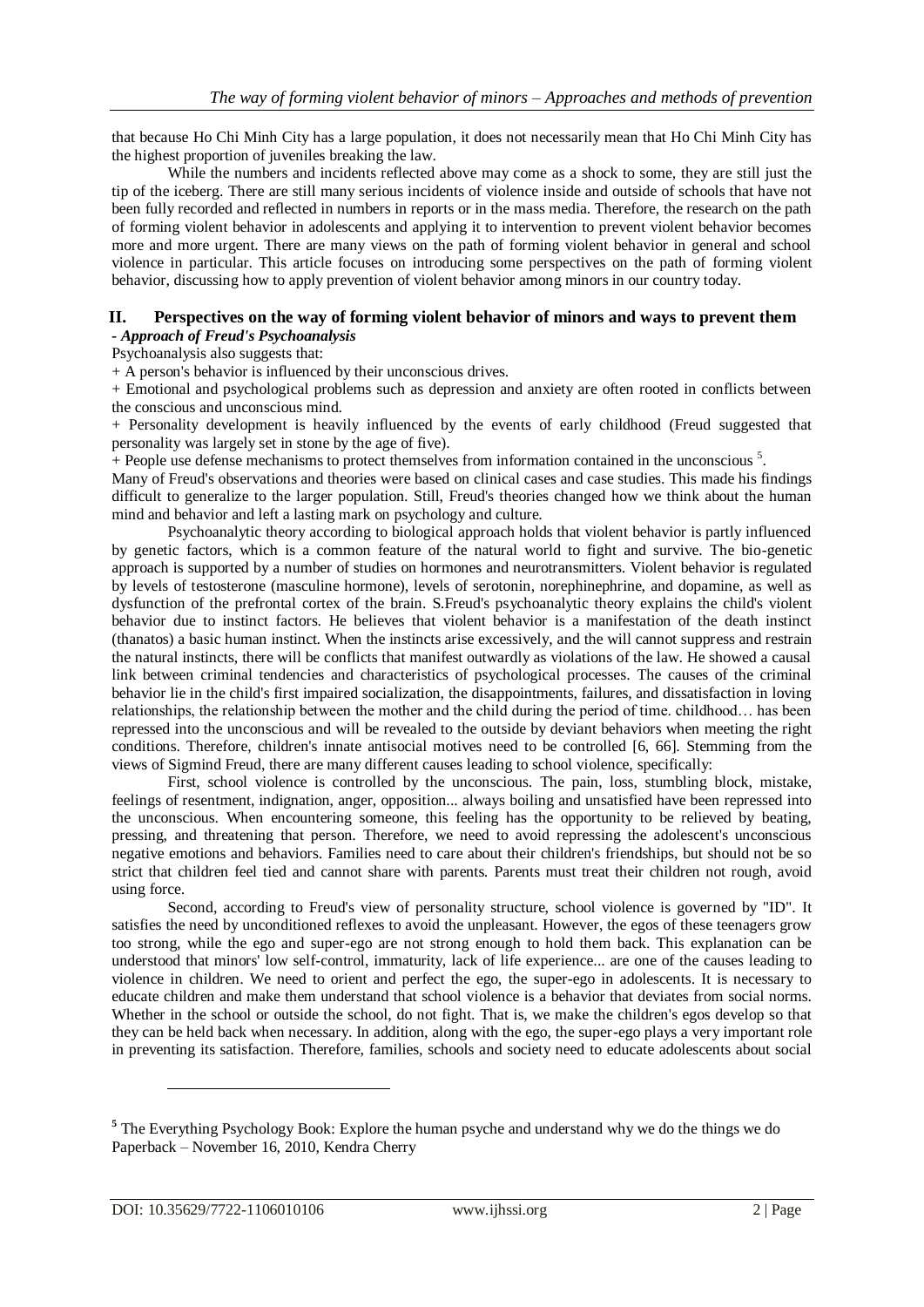norms in peer relationships, making these norms a standard of behavior in each individual adolescent. year. Only then will minors be able to orient the right behaviors, thereby contributing to preventing school violence.

Third, due to the immediate demand of the ID, but tightly controlled by the super-ego, the ego implements the following defense mechanisms: projection, identification, movement. The projection mechanism can be seen in adolescents who experience violence from family, teachers, and adults but cannot respond, so it creates a defense mechanism by bullying and hitting weaker friends. The assimilation mechanism occurs when minors who do not study well, are afraid of being looked down upon, so they have to assert themselves in other ways, by proving themselves by "power", "hero", "brave" in their lives. eyes of others by joining a group of unruly teenagers. Then, the children will imitate the violent behavior of that group of friends to show respect to their friends around. Mechanism of movement, some cases of school violence occur not from conflicts, animosity, but just envy, jealousy... Because they want to be cared for by friends, loved by teachers, Some children do not strive in a positive way, but engage in acts of hitting, humiliating friends… We need to limit psychological stress in adolescents. One of the causes of school violence is the defense mechanism in some adolescents. Therefore, families need to provide children with a non-violent living environment within their own families and schools need to do the same to avoid undue projection in minors. In particular, the period from 0 to 6 years old are the years that have the most important influence on the personality development of children according to Freud's point of view. Therefore, it is necessary to educate children from an early age. For schools, it is necessary to create opportunities for adolescents to showcase their talents and create a sense of confidence in them. Absolutely avoid making them feel useless and redundant, but give them specific and demanding tasks so that they can complete the work.

Fourth, from the point of view of psychological impulses, school violence behavior is caused by destructive impulses or death instincts (Thanatos): Because destructive impulses are stronger than sexual impulses, therefore, The energy of the whole body in some adolescents is mobilized to perform acts of aggression, beating, causing pain to others rather than performing learning tasks, playing activities... We need to increase activities that do not involve the destructive impulse. The school needs to create conditions for the organization of common activities such as: Group study, cultural and artistic activities, sports, entertainment and recreation. Healthy, rewarding learning and play activities will help disperse the impulse to destroy Thanatos in some adolescents. From there, they will no longer be interested in and have no time for acts of aggression, beating, causing pain to others.

## *- Approach of Behavioral Psychology*

"Give me a dozen healthy infants, well-formed, and my own special world to bring them up in and I'll guarantee to take any one at random and train him to become any type of specialist I might select – doctor, lawyer, artist, merchant-chief, and yes, beggarman and thief."– John B. Watson, Behaviorism 1930.

Behavioral psychology believes that the deviant and illegal behaviors of minors are caused by factors such as environmental conditions, acquired behavior patterns that are hindering their adaptation to the environment. surroundings, altering their normal functioning. Deviant behavior is a product of a child's psychological inability to respond to the social training they received during childhood. The outcome of a behavior may be due to imitation or to the individual's experience in a given environmental situation. A behavior that is imitated or experienced will continue to perform if the environmental conditions are right, and then repeated will become a behavioral habit. Therefore, the theory of reinforcing good behavior and suppressing bad behavior is offered to educate human behavior. Accompanying that theory are the forms of praise, reward and punishment that are applied uniformly to educate behavior. Thus, an act of violence in adolescents is because society has not provided them with the opportunity to perform good behavior and when they commit violence, it is not controlled, detected and appropriate punishment. There are two behavioral theories explaining school violence about social control and social imitation that are used to research, explain, and educate to prevent violence:

## *+ Approach to social control on school violence*

Typical representatives of the school of social control are Albert J. Reiss, Walter C. Reckless, Travis Hirschi, Michael R. Gottfredson and John Hagan. The main argument of social control theory is that crime is deeply rooted in the weakness of the individual's ability to control his own behavior and the absence of appropriate social control measures. Travis Hirschi, a famous American criminologist, asked the question of why people don't commit crimes? It is clear that delinquency helps people achieve their goals more quickly and directly than having to conform to social norms. So what stops people from breaking the law? Hirschi believes that it is the attachment to mainstream society that prevents people from breaking the law. Attachment to mainstream society will help people avoid the risk of being punished for violations of society. So what creates social cohesion? There are four factors that make up the social cohesion of each person: emotional attachment, participation, commitment and trust[9]. Emotional attachment is the core driving force that motivates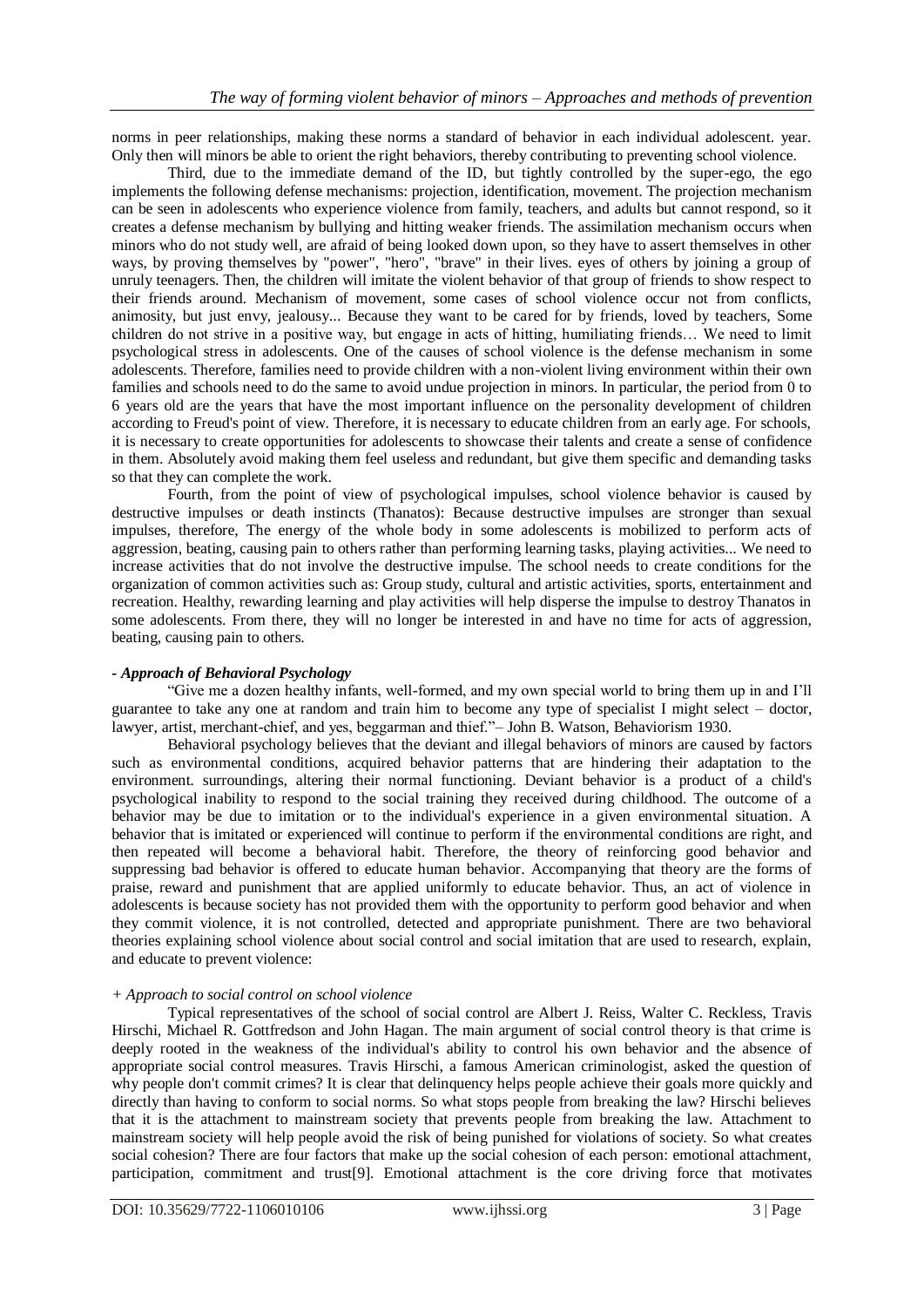individuals to learn norms and build collective consciousness, without emotional attachment (with family, friends, people around...), individual will liberate from moral barriers and thus make it easier to commit illegal acts. Example: I love my parents, I will try to be obedient to my parents' pleasure, not violate. If my parents don't love me, then no one will love me and I don't need to respect anyone. Commitment is also an aspect of cohesion, each individual is always aware of the costs they have to pay for breaking the norm, if the individual has a strong commitment to mainstream society, they will not risk losing what they have built and accumulated in mainstream society. Participation is the degree to which an individual devotes time and energy to legitimate activities, so the more involved in formal activities, the less time and energy an individual has to devote to illegal activities. . Belief in the legal order, in the system of standards is also a factor that creates cohesion. However, this belief makes sense only when the individual has an emotional attachment, participation in mainstream activity, and a commitment to mainstream society. Social cohesion theory is applied to test how attachment to mainstream society affects the violent behavior of adolescents, specifically to investigate the relationship between the degree of attachment Family and school involvement with adolescents' use of violence when resolving peer conflicts. The conclusion is that the more adolescents are connected to their families and schools, the less likely they are to use violence.

## *+ Approach of social imitation theory*

Akers introduced social mimicry with the main argument: individuals can be influenced, infected with criminal or deviant behaviors through imitation and prompting of many factors. These factors are: (1) Diverse relationships, this is the process by which individuals are exposed and interact with different concepts and standards. According to Akers, family and friends are social groups that have a strong influence on deviant behavior, as a general rule the earliest, longest lasting, most frequent, closest relationships The most intimate and intimate will have the most influence on an individual's behavior. (2) Concepts, which are attitudes or meanings that individuals attach to a particular behavior. The more strongly an individual is opposed to a behavior, the less likely he is to perform that behavior. On the contrary, the stronger an individual's attitude is in favor of a certain behavior, the more likely he is to commit that behavior. (3) Behavioral triggers: this is the balance between the rewards or punishments that the individual may receive if he commits a violent act. According to Akers, whether the individual will continue to commit a crime or not commit a crime depends primarily on past, present, and future responses (rewards and punishments). (4) Imitation, which is the performance of a behavior after observing the behavior in another person. The imitation of behaviors will depend on the pattern, the type of behavior as well as the consequences associated with those behaviors[3].

Under the theoretical approach to social imitation, which has contributed to a satisfactory explanation of school violence, the earlier the opportunity to be exposed to violent acts, the greater the risk of having violent behavior. more violence. Therefore, in order to contribute to limiting the current situation of school violence, the study suggests a number of solutions as follows: It is necessary to have a close relationship between parents and children, because in order to raise children successfully, the attachment between parents and children is a prerequisite. Evidence shows that children who engage in violent behavior are often born and raised in families with parents who are not often close and supportive. Parents need to supervise their children, it will have the effect of timely detecting and preventing them from committing violent acts. At the same time, through close supervision, parents also teach their children how to avoid violent behavior. Parents need to model ethical behavior so that their children can follow it and learn more actively. To do this, each family is self-conscious to actively build a cultural family and say no to social evils. It is necessary to handle and punish severely for deviating acts. Because, punishing deviant behaviors has the effect of preventing those behaviors in children. Punishments show parents' disapproval of behaviors they don't want. However, to successfully educate their children, parents need to have punishments with a reasonable level for each type of deviant behavior. The school also needs to create a bond between students so that they can understand their thoughts and aspirations, and grasp their psychology in time to respond appropriately when there is a risk of violent behavior in the school. To do this, schools need to do a good job of school counseling, helping them to relieve the psychological frustrations of teenagers. At the same time, strengthen many life skills education activities for students such as mechanisms to control emotions and respond to behaviors that are likely to hurt themselves.

## *- Approach to Operational Psychology*

The above research directions focus on explaining the criminal behavior and criminal behavior of juveniles from different angles. The approach agreed upon by many researchers is based on the views of the School of Operations Psychology. This school is based on the point of view of dialectical materialism about nature, society and people when it says that the environment is the source of negative psychology in general and criminal psychology in particular, in which negativity in adolescents. On that basis, many researchers have proposed many effective methods of educational impact on juveniles who violate the law. Children living in a social environment all have to go through the process of socialization, because that environment contains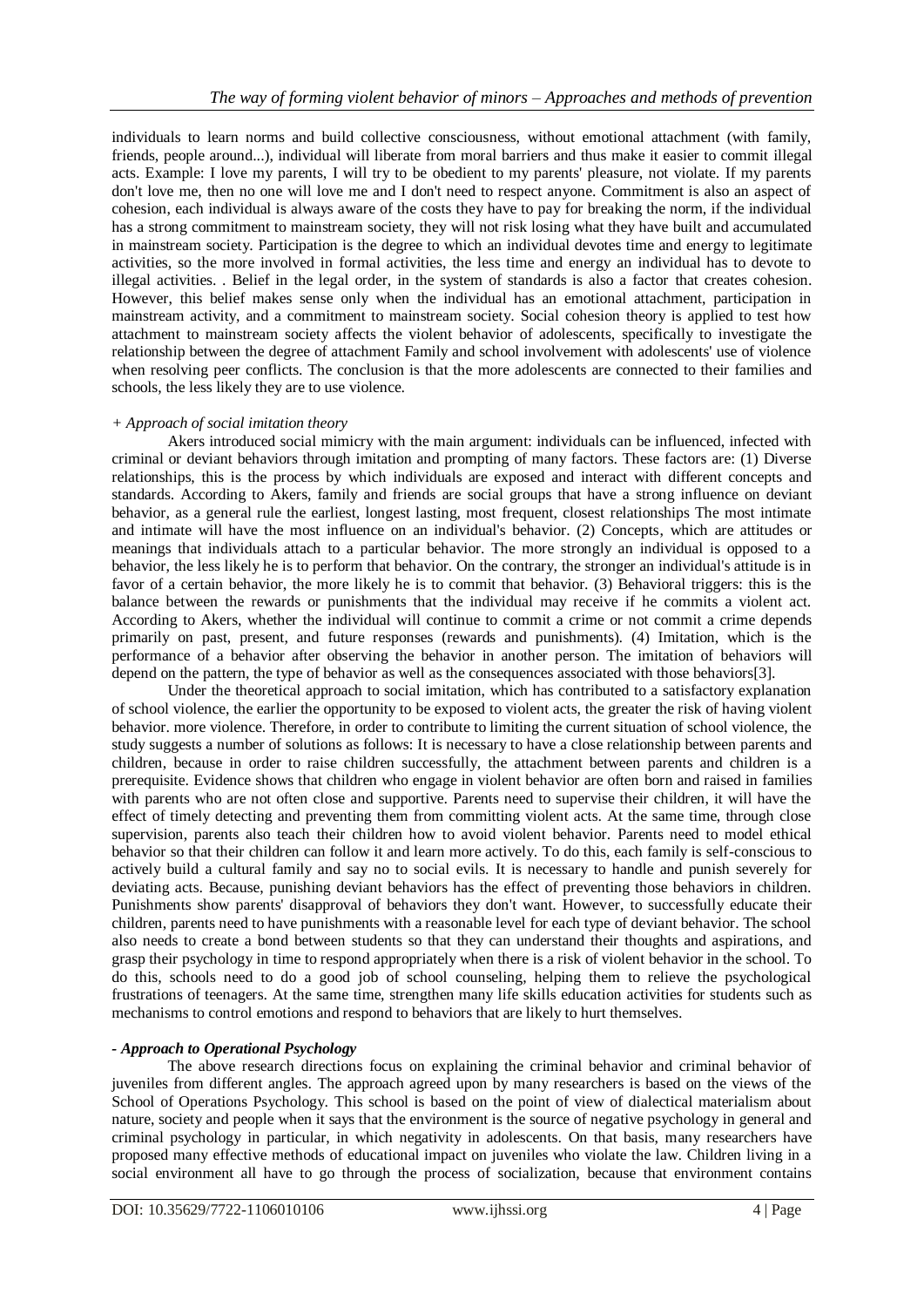negative factors that will cause them to form negative psychological qualities inside. If this substance becomes more and more negative, at some point it will cause them to violate the law when they meet the right circumstances. Studying the activities of juvenile delinquents, psychologists G.I. Kuznhesova, V.D. Khartrinko, D.A. Settakov emphasized that children often fall into imperfect family situations, lacking the love of their parents. Family affection plays an important role in educating naughty children and children who break the law. [6, 67]. In addition to the shortcomings of the family, the impacts of the school, the mass organizations, especially the negative informal friends group of minors will form. negative psychological qualities in children. When the inner psychological qualities such as awareness, need, interest, emotion, affection, will... of an individual are developed more and more negatively, then when facing favorable external conditions, the individual will The individual will come to the choice of performing the deviant behavior outwardly. If this deviant behavior is not detected and handled in time, it will return to the impact on the formation of awareness, needs, interests, emotions, and feelings of the individual, which will develop negatively to a higher degree. . And at some point, these negative psychological phenomena will cause the individual to commit criminal acts to the outside. And this cycle continues, if the criminal act is not detected, prevented, handled and punished in time, it will make the individual committing the crime act bold, reckless and have a lot of experience. more experience. These processes, if not prevented in time, will repeat many times and are regular. Criminal activity is the result of negative psychological phenomena that have formed in the individual. Criminal activity is the cause of negative psychological phenomena. Applying this rule to explain violent behavior, we can explain as follows:

From an ordinary person to a criminal is rarely an unexpected phenomenon or event, but rather a process of personality deterioration manifested in the transformation from violations of these norms to violations of social norms. other in a worsening direction (the norm violation is getting more serious). Psychologists have studied and pointed out two laws of this transformation[9], including:

The law of the negative development of a unified line of behavior. For example, when children tend to resolve conflicts with violence and find this resolution effective, they will continue to solve everything with violence in a more and more serious direction. For example: At first there is a conflict, then quarrel, swear, then threaten, bully, then fight, pull factions, beg, loot, cause trouble... gradually turn to the crime of intentionally causing injury, robbery, robbery, murder...

The law of negative development is gradually oscillating. Some norm violations often make other norm violations easier, because it gradually shakes restraints, violations of moral and legal standards, shakes the value-oriented system. of personality. In children, there is a gradual transition from small to large violations, from violations of moral standards at home to violations of school discipline rules and to violations of social norms. , law…

Applying to the prevention of juvenile delinquency in general and violent behavior in particular, we need to pay attention to the following issues:

Reduce and move to eliminate negatives and loopholes from the family environment, school, society, social organizations, informal groups... Eliminate causes and conditions circumstances for the performance of deviant behavior by minors.

Actively prevent, detect, prevent, fight, handle and severely punish all violations from small to large, from violations of ethical standards to crimes, from violations of ethical standards to crimes. from the family environment to the social environment. Only in this way can we ensure the thoroughness of preventive activities.

Comprehensive education to the children's personality, good values, forming positive psychological qualities, eliminating the negative psychological qualities that have been formed in adolescents, helping them have resilience. resistant to the negative impacts of the environment, consistently performing standard behaviors.

Preventing illegal acts in general and violent behavior in particular among minors is a regular, continuous, long-term strategy that must be persevered with the highest sense of responsibility. This activity requires the participation of everyone, all sections of society.

#### **REFERENCES**

- [1]. The Ministry of Education and Training, the Ministry of Culture, Sports and Tourism and the Ho Chi Minh Communist Youth Union Central Committee, Plan to implement the emulation movement "Building child-friendly schools, active minors" period 2008-2013, (Dispatch No. 7575/KHLN/BGDĐT-BVNTTDL-TĐTN dated 19/08/2008).
- [2]. Tran Thi Minh Duc (2010). "School aggression in high school students". Journal of Human Studies, No.
- [3]. Dong Nai Association of Psychological Science Education and School of Education No. 4, General Department 8, Ministry of Public Security, Proceedings of scientific conferences: Juvenile violations of the law, current situation and solutions. Publishing National University Ho Chi Minh City, 2014
- [4]. Nguyen Van Luat, School violence: Causes and some restrictive measures, New World Journal, No. 864, December 14, 2009.
- [5]. Dang Hoang Minh Tran Thanh Nam: Violent behavior in adolescents Formation path and approach to assessment, Journal of Psychology No. 12 - 2011.